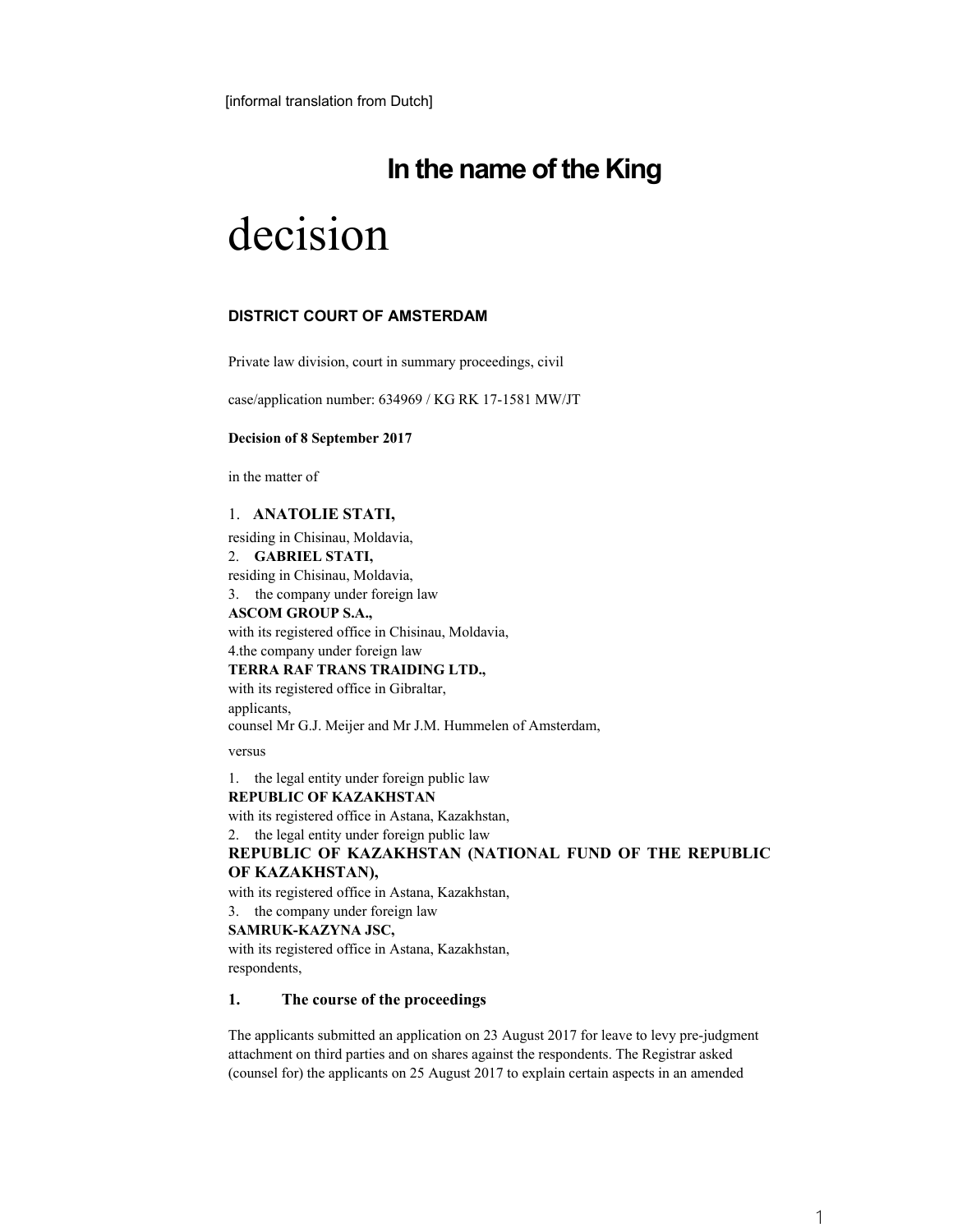application. On 31 August 2017, the applicants submitted an amended application, which application is appended to this decision.

**2.** The application

2.1. Applicants were – essentially – (indirect) owner of two oil and gas producers, Kazpolmunay LLP (hereinafter KPM) and Tolkynneftegaz LLP (hereinafter TNG). KPM and TNG owned exploitation rights in respect of oilfields in Kazachstan. KPM operated in the Borankoil oilfield and TNG operated in the Tolkyn oilfield and the Tabyl Block. Applicants have invested substantial amounts in the making the aforesaid oil regions profitable.

2.2. Applicants assert – essentially – that the State of Kazakhstan has appropriated all of the applicants' investments.

2.3. The actions of the State of Kazachstan prompted the applicants to institute arbitration proceedings against the State of Kazakhstan at the arbitration institute of the Chamber of Commerce of Stockholm. The claim was based on violation of the obligations on the State of Kazakhstan under the Energy Charter Treaty. On 19 December 2013 an award was given in those proceedings (hereinafter the Arbitral Award). The State of Kazakhstan was ordered to pay the applicants a sum of USD 497,685,101.00 in compensation, with interest and legal costs.

2.4. In a supplementary arbitral award (hereinafter the Supplementary Arbitral Award), the tribunal specified the costs of arbitration, establishing them at EUR 1,069,470.98. On the basis of the operative part of the Arbitral Award, the State of Kazakhstan is ordered to pay a three-quarter share of that amounts to the applicants, i.e. EUR 802,103.24.

2.5. The aforesaid arbitral awards are not open to appeal. The State of Kazakhstan has instituted proceedings before the Swedish court to have both arbitral awards set aside. In a judgment of 9 December 2016, the Swedish court dismissed the claim to set aside the arbitral awards in full. This judgment is also not open to appeal. The State of Kazakhstan pursued an extraordinary legal remedy before the Swedish Supreme Court. The applicants do not expect a ruling in those proceedings within the foreseeable future. In spite of repeated demands, the State of Kazakhstan has failed to satisfy the arbitral awards.

2.6. Applicants will submit a request for the recognition and enforcement of the arbitral awards with the competent Dutch court, to enable them to proceed with the enforcement of the arbitral awards in the Netherlands.

2.7. As security for the recovery of their claim on the basis of the Arbitral Award and the Supplementary Arbitral Award, in the amount of USD 506,660,597.40 and EUR 802,103.24, plus the usual margin for interest and costs, Applicants wish to levy pre-judgment attachment against the respondents on a bank and ten other third parties, and on shares.

2.8. Applicants submit – essentially – that the requested objects of attachment are for commercial purposes and therefore do not serve a public purpose and meet the conditions for attachment.

# **3. The assessment**

3.1. Applicants' right of action is prima facie well-founded. The question, however, is whether the requested leave for attachment can be reconciled with the obligations of the Dutch state under international law.

3.2. It follows from the judgment of the Supreme Court dated 30 September 2016 (ECLI:NL:HR:2016:2236) that state property which serves a public purpose does not meet the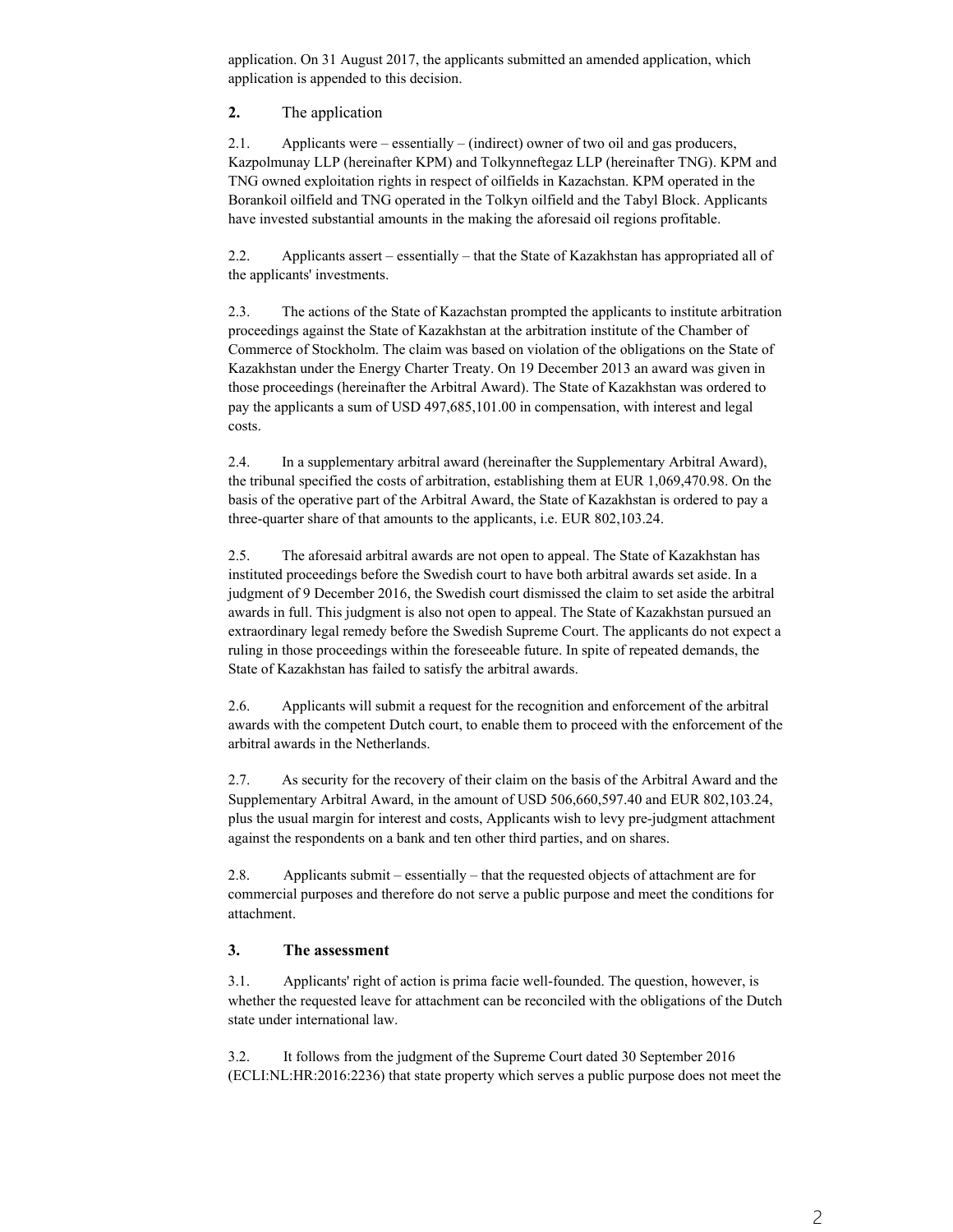conditions for enforcement. It follows from that same judgment that a debtor who levies or wishes to levy attachment must assert and demonstrate that the funds and credit balances on which attachment will be levied also meet the conditions for attachment and enforcement, and to what extent. That is only the case where:

- a. the State has consented to the attachment,
- b. the State has designated or reserved property to satisfy the claim, or
- c. it has been established that the property is used or intended for use in particular by the State for purposes other than non-commercial government purposes,

3.3. The cases described in paragraphs a. and b. are categorically not relevant here. Therefore, before leave is now granted, the case must at least be made (prima facie) that this situation is that described in paragraph c. The applicants were therefore afforded the opportunity to explain/substantiate in an amended application that the attachment objects are not in use or designated for public purposes.

3.4. In regard to the attachment objects as described in paragraphs 45 and 46 (garnishment on Procon Europe B.V.), paragraphs 55 and 56 (garnishment on The bank of New York Mellon SA/NV), and paragraph 76 (attachment of shares in KMG Kashagan B.V.) of the (amended) application, it has been demonstrated (prima facie) that these attachment objects are not used all designated for public purposes and the situation is therefore as described in paragraph 3.2 (c). Consequently, leave can be granted in relation to these attachments, without prejudice to the legal obligations of the bailiff and the ability of the Minister to give an order to lift the attachment.

3.5. However, the following applies in regard to the attachment objects as described 55 and 56 (garnishment on The bank of New York Mellon SA/NV). It is in principle possible to levy an attachment on a foreign bank in the Netherlands and therefore the requested attachment on the branch of The bank of New York Mellon SA/NV in Amsterdam will be granted. However, the application in paragraphs 55 a, b, and c is for leave to levy attachment on the branches of the aforesaid bank in Brussels (Belgium), Astana (Kazakhstan) and London (United Kingdom), with reference to page 50 of the attachment syllabus for supporting reasons. In principle, however, leave to levy attachment, given the territorial effect of the prejudgment attachment, relates only to property that is located in the Netherlands or to pecuniary claims that are payable in the Netherlands. Therefore attachment and garnishment can only be levied in the Netherlands. If an applicant also wants the garnishment on a bank – if that garnishment is recognised abroad – to cover credit balances that are administrated by an office of that bank that is located abroad, the applicant must indicate in the application for leave to levy attachment the country and the office in which the credit balances of the judgment debtor are held (cf. Amsterdam Court of Appeal, 10 April 2012, ECLI:NL:GHAMS:2012:BW3378). This does not apply, however, for this application in which the bank is located in Belgian and the Dutch office is the foreign branch of the garnishee. Nor does the application seek leave for an attachment as described on page 50 of the attachment syllabus on the basis of the recast Brussels I Regulation or a European bank attachment. All of this takes into consideration that leave will not be granted to levy an attachment on the branches of banks listed in paragraph 55 a, b, and c that are not located in the Netherlands.

3.6. In regard to the attachment objects as described in paragraphs 63 and 64 (garnishments on nine Dutch companies), the following also applies. In the view of the court in summmary proceedings, the case has not been demonstrated prima facie that the goods held by these third parties for the State of Kazakhstan are designated as a whole and directly for commercial, non-public purposes. The claims which the State of Kazakhstan has on these third parties, as the applicants have explained, comprise both tax liabilities and non-tax liabilities. It cannot be deemed to have been demonstrated prima facie that 75.2% of these claims is implicitly destined for the Savings Fund as described in paragraph 52 of the (amended)